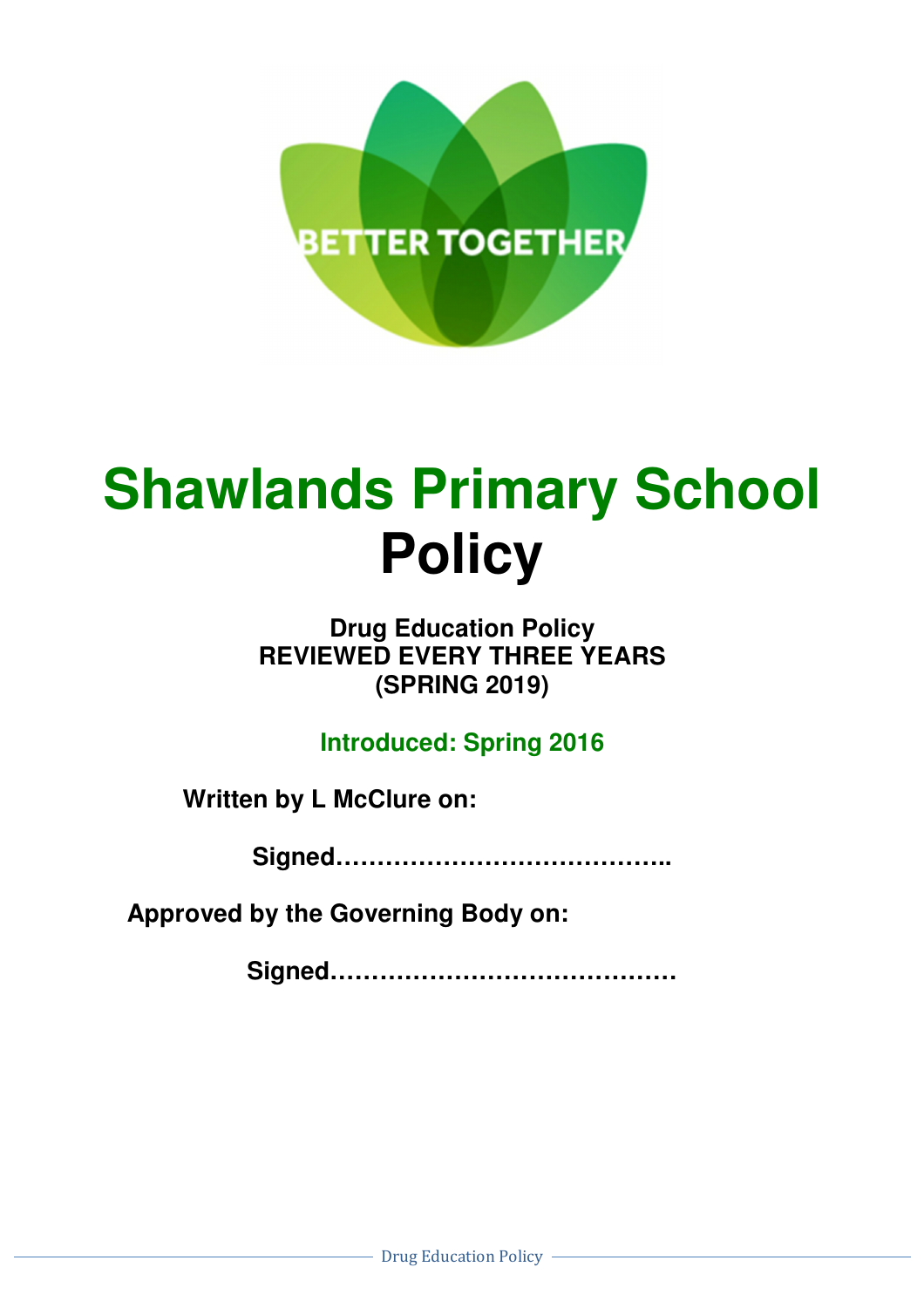

# Drug Education Policy

This policy links with several other school policy documents including behaviour, health and safety, medicines, healthy schools, school visits and child protection.

# The purpose of the policy

The purpose of the school drug policy is to:

- clarify the legal requirements and responsibilities of the school
- reinforce and safeguard the health and safety of pupils and others who use the school
- clarify the school's approach to drugs for all staff, pupils, governors, parents/carers, external agencies and the wider community
- give guidance on developing, implementing and monitoring the drug education program
- enable staff to manage drugs on school premises, and any incidents that occur, with confidence and consistency, and in the best interests of those involved
- ensure that the response to incidents involving drugs complements the overall approach to drug education and the values and ethos of the school
- provide a basis for evaluating the effectiveness of the school drug education program and the management of incidents involving illegal and other unauthorized drugs
- reinforce the role of the school in contributing to local and national strategies.

# Where and to whom the policy applies

The policy applies to: all staff, pupils, parents/carers, volunteer workers, visitors, governors and partner agencies working with schools. The policy applies within the boundaries of the school, to all journeys within school time, residential visits and to all other journeys to the school for the school's purposes or away from the school immediately after teaching or school business.

# Drug definition

A substance people take to change the way they feel, think or behave and includes:

- all illegal drugs (those controlled by the Misuse of Drugs Act 1971 including magic mushrooms and ketamine)
- all legal drugs, including alcohol, tobacco, volatile substances (those giving off a gas or vapour which can be inhaled), khat and alkyl nitrites (known as poppers)
- all over-the-counter and prescription medicines.

#### The school's stance towards drugs,

- The possession, use or supply of illegal and other unauthorised drugs (as designated by the headteacher) within the boundaries defined in this policy is unacceptable.
- Some pupils may require medicines that have been prescribed for their medical condition during the school day and are managed according to the school policy on Accident and Illness.
- The first concern in managing drugs is the health and safety of the school community and meeting the pastoral needs of pupils.

#### Staff with key responsibility for drugs

The named members of staff who will oversee and co-ordinate drug issues are:

Mr L McClure headteacher who has responsibility for dealing with drug related incidents and supporting the excellence and enjoyment co-ordinators in the development of drug education within the school. Ms K Kelly, Chair of Governors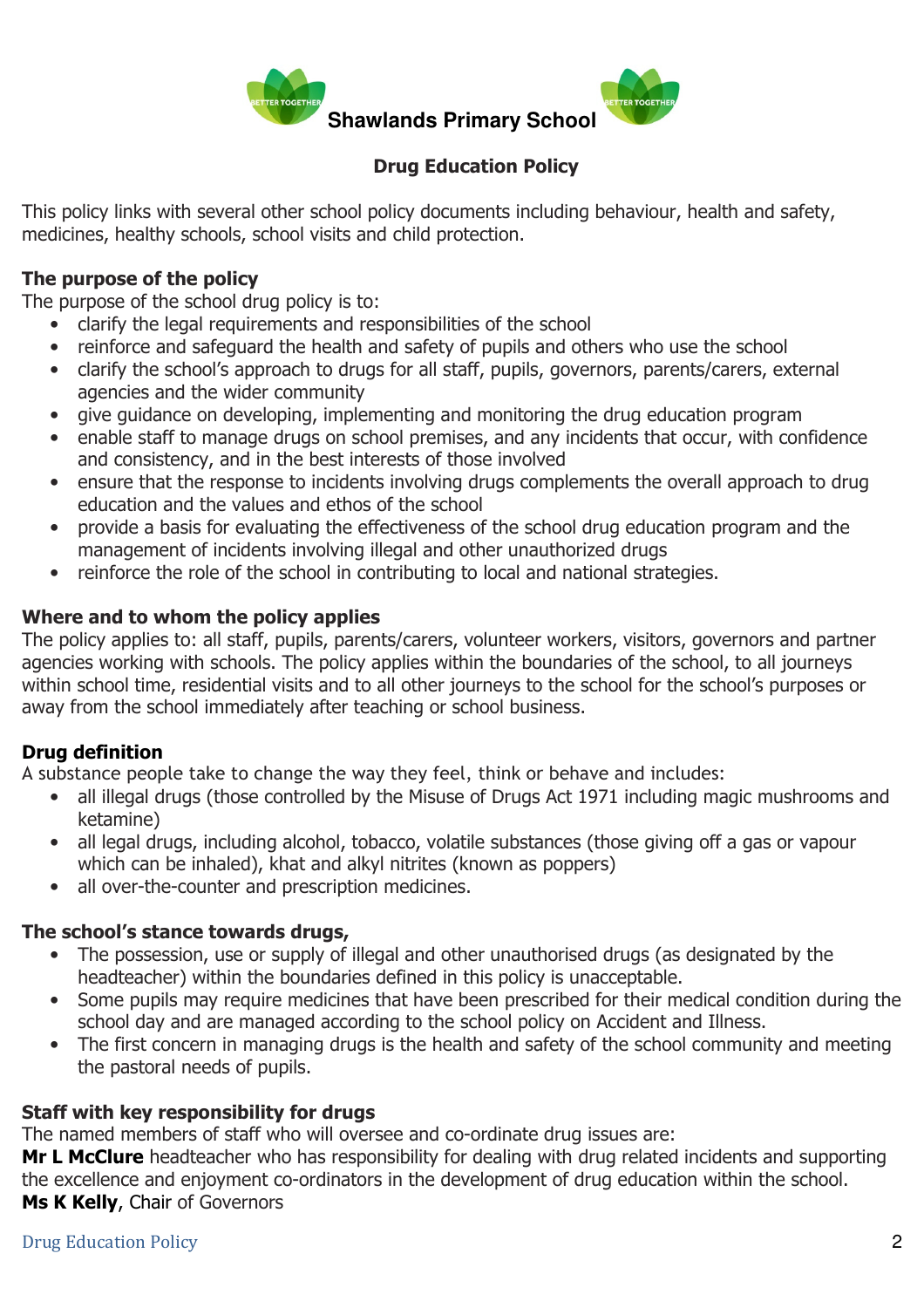# Drug education

The aim of drug education is to provide opportunities for pupils to develop their knowledge, skills, attitudes and understanding about drugs and appreciate the benefits of a healthy lifestyle, relating this to their own and others' actions.

Drug education is an important aspect of the curriculum in school. It will:

- increase pupils' knowledge and understanding and clarify misconceptions about:
	- the short- and long-term effects and risks of drugs
	- the rules and laws relating to drugs
	- the impact of drugs on individuals, families and communities
	- the prevalence and acceptability of drug use among peers
	- the complex moral, social, emotional and political issue surrounding drugs
- develop pupils' personal and social skills to make informed decisions and keep themselves safe and healthy, including:
	- assessing, avoiding and managing risk
	- communicating effectively
	- resisting pressures
	- finding information, help and advice
	- devising problem-solving and coping strategies
	- developing self-awareness and self-esteem
- enable pupils to explore their own and other peoples' attitudes towards drugs, drug use and drug users, including challenging stereotypes, and exploring media and social influences.

Drug education is delivered through PHSE and Citizenship and National Curriculum science using the Barnsley Healthy Schools Scheme of Work and Addaction Skills 4 Change. Aspects will be taught within: PHSE, Healthy Schools, Citizenship and Science.

- At Key Stage 1 pupils learn about being safe with medicines and household substances and the basic skills for making healthy choices and following safety rules
- At Key Stage 2 pupils learn about the effects and risks of alcohol, tobacco, volatile substances and illegal drugs and basic skills to manage risky situations. They learn to make informed choices about their health, how to resist pressure to do wrong and to take more responsibility for their actions.
- The needs of pupils will be identified by specific pupil needs identification exercises. Discussions will follow with teaching staff, pupils, governing body members all parties responsible for the delivery of the program. These people will also be involved in determining the relevant content of the programme
- Such discussions will take into account the provision for vulnerable pupils and those with special education needs, and will ensure that issues of pupils' diversity will be addressed.
- PSHE is timetabled each week and drug education will be taught in some of these lessons
- Pupils will be made aware of the aims and intended outcomes of each lesson

# Methodology and resources

Drug education shares the features of well-taught lessons in any subject. The core principles of teaching and learning are to:

- ensure that every pupil succeeds: provide an inclusive education within a culture of high expectations
- build on what learners already know: structure and pace teaching so that students know what is to be learnt and how
- make learning vivid and real: develop understanding through enguiry, e-learning and group problem-solving
- make learning an enjoyable and challenging experience:

#### Drug Education Policy 3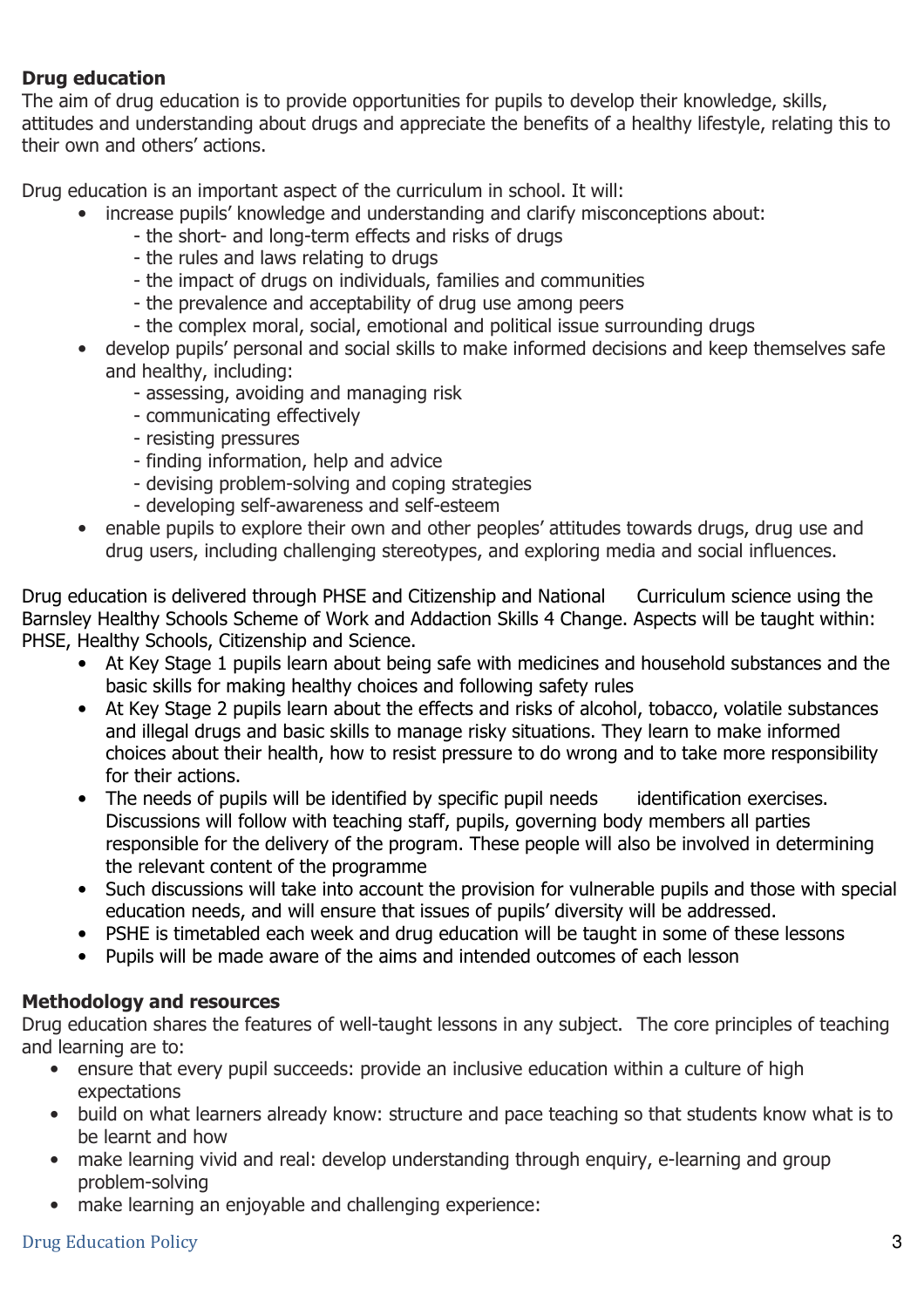- stimulate learning by matching teaching techniques and strategies to a range of learning styles
- enrich the learning experience: infuse learning skills across the curriculum
- promote assessment for learning: make children partners in their learning.

Teachers will use a wide range of active approaches such as:

action research thought showers/mind-mapping case studies circle time creative writing literature discussion external contributors

drama visits formal debate group work interactive ICT local surveys media analysis peer education

questionnaires quizzes role play/simulations structured games theatre-in-education video, supported by follow-up discussion

The following outside agencies may be used to support the work of the school: For example

- The school nurse
- Theatre in Education e.g. Vxii Theatre group
- **Local police officer/Community Support Officers**
- **EXTREM** Extra curricular activities take place through involvement in for example "Crucial Crew".

The work carried out will be in line with 'Healthy Schools in South Yorkshire: Guidelines for Schools and External Contributors'

# Assessment, monitoring, evaluation and reviewing

The headteacher will ensure the assessment, monitoring and evaluation processes take place effectively. The elements of drug education that form part of the science curriculum at Key Stages 1 and 2 must be assessed in accordance with the requirements of the National Curriculum. The learning from the other elements of drug education will also be assessed as part of overall PSHE provision. Methods will include:

- pupil self-assessment pupils reflecting on what they have learnt, setting their own targets and monitoring their own progress using check-lists, diaries, displays, portfolios, before and after comparisons, for example using the 'draw-and-write' technique
- peer-group assessment pupils reflecting on what they have learnt, providing feedback to each other and reflecting on their roles in the group, using oral feedback, graffiti sheets, video/audio tapes
- teacher assessment teachers observing, listening, reviewing written work and pupils' contribution to drama, role play and discussions and through end-of-unit tasks/tests.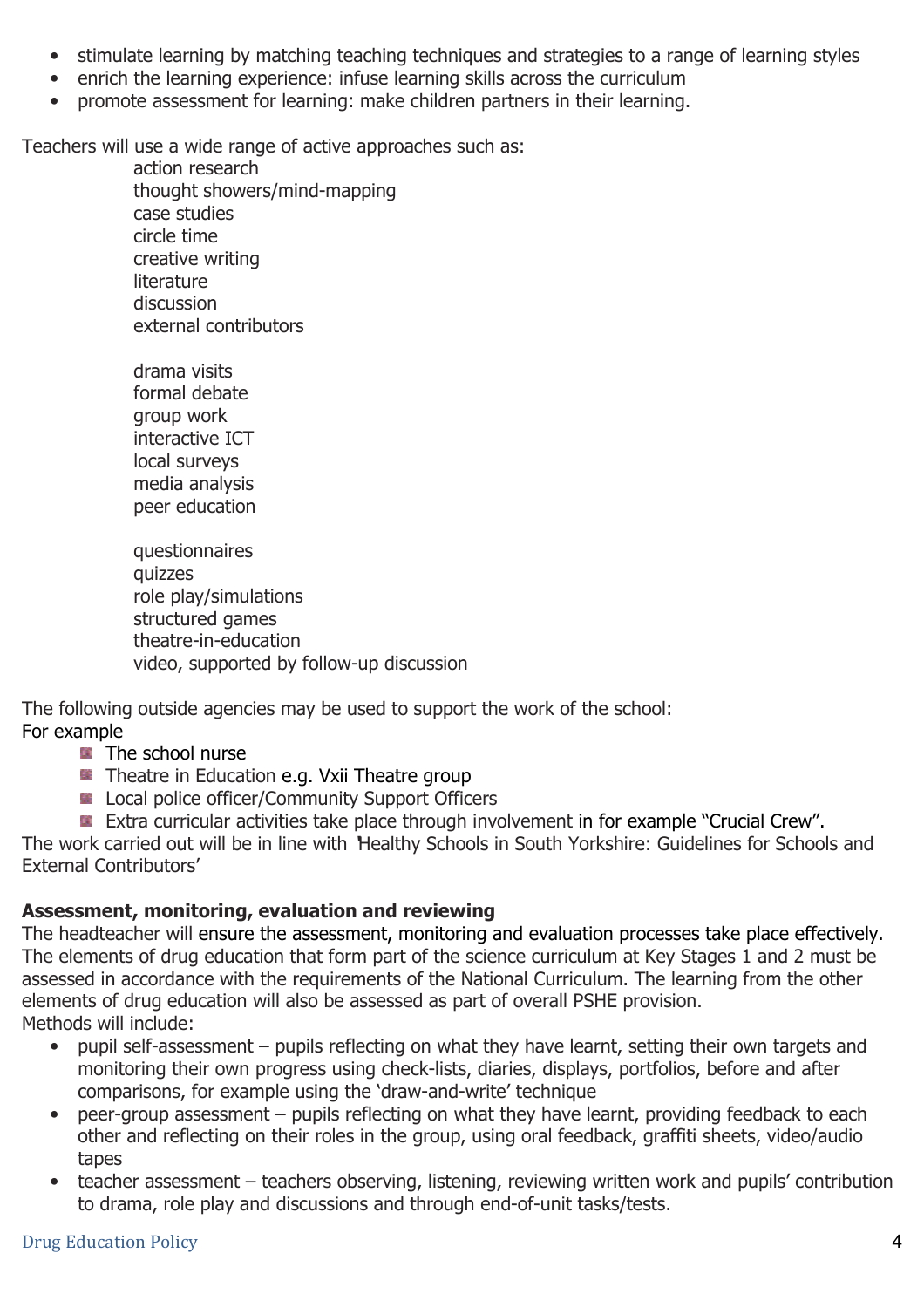Progress and achievement in drug education should form part of the PSHE section of the school's annual report to parents/carers. The report might include contributions from the pupils themselves. The Headteacher and PHSE co-ordinator will be responsible for the overall monitoring of drug education, including:

- **E** lesson observations with feedback to teachers
- **EX looking at samples of pupils' work**
- teachers making regular comments on the scheme of work/lesson plans
- **EX** monitoring curriculum plans weekly, mid-term and termly, with feedback to teachers

# Evaluation

The views of pupils, teachers and teaching assistants will be key issues for evaluation. Non-teaching staff, parents, the LA, local drugs services and other agencies may also contribute. Feedback recorded during monitoring, assessment of pupils' learning, and the achievement of the aims and learning outcomes will all contribute to the evaluation process.

Approaches to evaluation include:

- participatory activities at the end of lessons or units of work
- questionnaires at the end of units or as part of an end-of-year review
- feedback from pupils and teachers about particular aspects of the drug
- education program, e.g. external contributors, theatre-in-education,
- peer education
- comparison with the baseline of pupils' existing knowledge understanding and skills.

School will ensure that the evaluation results in changes to the planning and teaching of the program where necessary.

# Management of drugs at school

Needles or syringes found on school premises should be placed in a sturdy, secure container (for example, a tin with lid), using gloves. Soft drink cans or plastic bottles should not be used. Used needles and syringes should not be disposed of in domestic waste.

BMBC have a rapid response service available : Office hours 01226 774 365 Out of hours 07909 930 363

Any found drugs or paraphernalia will be kept in a **locked** cupboard/drawer located in the headteacher's office.

# Confiscation and disposal of unauthorised drugs:

# Alcohol and tobacco

Parents/carers should normally be informed and given the opportunity to collect the alcohol or tobacco, unless this would jeopardise the safety of the child.

# Illegal Drugs

The child protection liaison teacher will be consulted when it is considered safe to do so and the parent will be contacted and requested to come to school immediately. An action plan will be written. If the child is deemed to be at risk of significant harm, social services will be contacted immediately and a decision taken whether or not to involve the police. When a child is knowingly being used by an adult to buy/sell illegal drugs the police will be informed. The police will determine their level of involvement.

# Volatile substances

Given the level of danger posed by volatile substances schools may arrange for their safe disposal. Small amounts may be kept in a **locked** cupboard/drawer located in the headteacher's office.

# **Medicines**

Disposal of medicines held at school is covered in the school's medicines policy. Parents/carers should collect and dispose of unused or date-expired medicines.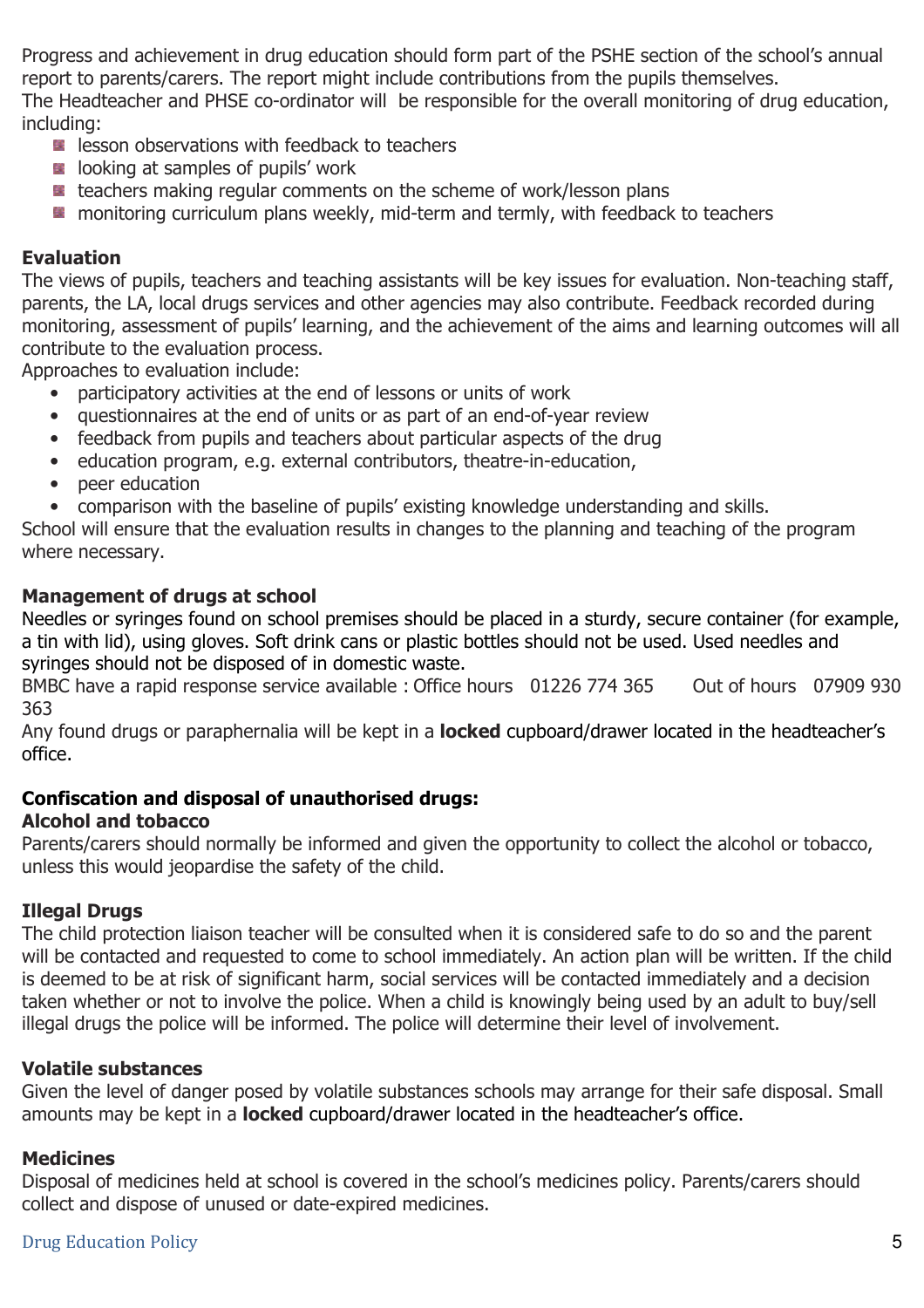#### Personal searches

When a person is suspected of concealing illegal or other unauthorized drugs it is not appropriate for a member of staff to carry out a personal search; this includes the searching of outer clothing and inside pockets. Every effort should be made to persuade the person to hand over voluntarily any drugs, in the presence of a second adult witness.

Where the individual refuses and the drug is believed to be illegal, and the school wishes to proceed along formal lines, then the police must be called. The police can conduct a personal search if they believe a crime has taken place, or to prevent harm to themselves or others following an arrest. Schools are not permitted to detain a person without their consent unless a citizen's arrest is made.

#### Searches of school property

Staff may search school property, for example, pupils' lockers or desks if they believe drugs to be stored there. Prior consent should always be sought. Individuals should be made aware that if consent is refused the school may proceed with a search. However, where consent is refused, the school will need to balance the likelihood that an offence has been committed against the risk of infringing the individual's privacy without just cause.

#### Procedure for managing parents/carers under the influence of drugs on school premises.

Where the behaviour of a parent/carer under the influence of drugs repeatedly places a child at risk or the parent/care becomes abusive or violent, the headteacher will consider whether to invoke child protection procedures and involvement of the police.

#### Pupils whose Parents/Carers or Relatives Use or Misuse Drugs

Some pupils will have parents/carers or relatives who take medicines, smoke or drink alcohol. Some may have parents/carers or relatives who use illegal drugs. Our school will endeavour to be sensitive to the possibility that parents/carers or relatives may be drug users. Care will be taken to ensure that the drug education programme takes potential drug use of parents/carers and family members into account, for example, in issues portrayed and the language used, so that drug education does not stigmatise or heighten pupil anxieties about their parent/carer/family members' welfare. Determining and addressing the additional needs of children of problem drug users is a high priority.

When dealing with parents/carers under the influence of drugs on school premises, staff will maintain a calm approach. On occasion a teacher may have concern about discharging a pupil into the care of a parent/carer. In such circumstances the headteacher may wish to discuss with the parent /carer if alternative arrangements could be made, e.g. asking another parent/carer to accompany the child home. The focus for our staff will always be the maintainence of a child's welfare as opposed to the modification of the parent/carer's behavior. Please see our child protection policy for further information on this matter.

#### Police/safeguarding involvement

School liaises closely with the local police and safeguarding agents but wherever possible incidents will be managed internally by the school. However, the police will be informed or consulted when a child is involved or is at risk. Child protection procedures will be followed carefully when staff have concerns.

#### The needs of pupils

The wider pastoral needs of pupils are addressed and pupils are made aware of the various internal and external support structures available as part of the school's drug education curriculum, via the school nurse and through help lines.

#### Referral and external support

The school works closely with local partner agencies in supporting pupils and their families, for example Addaction